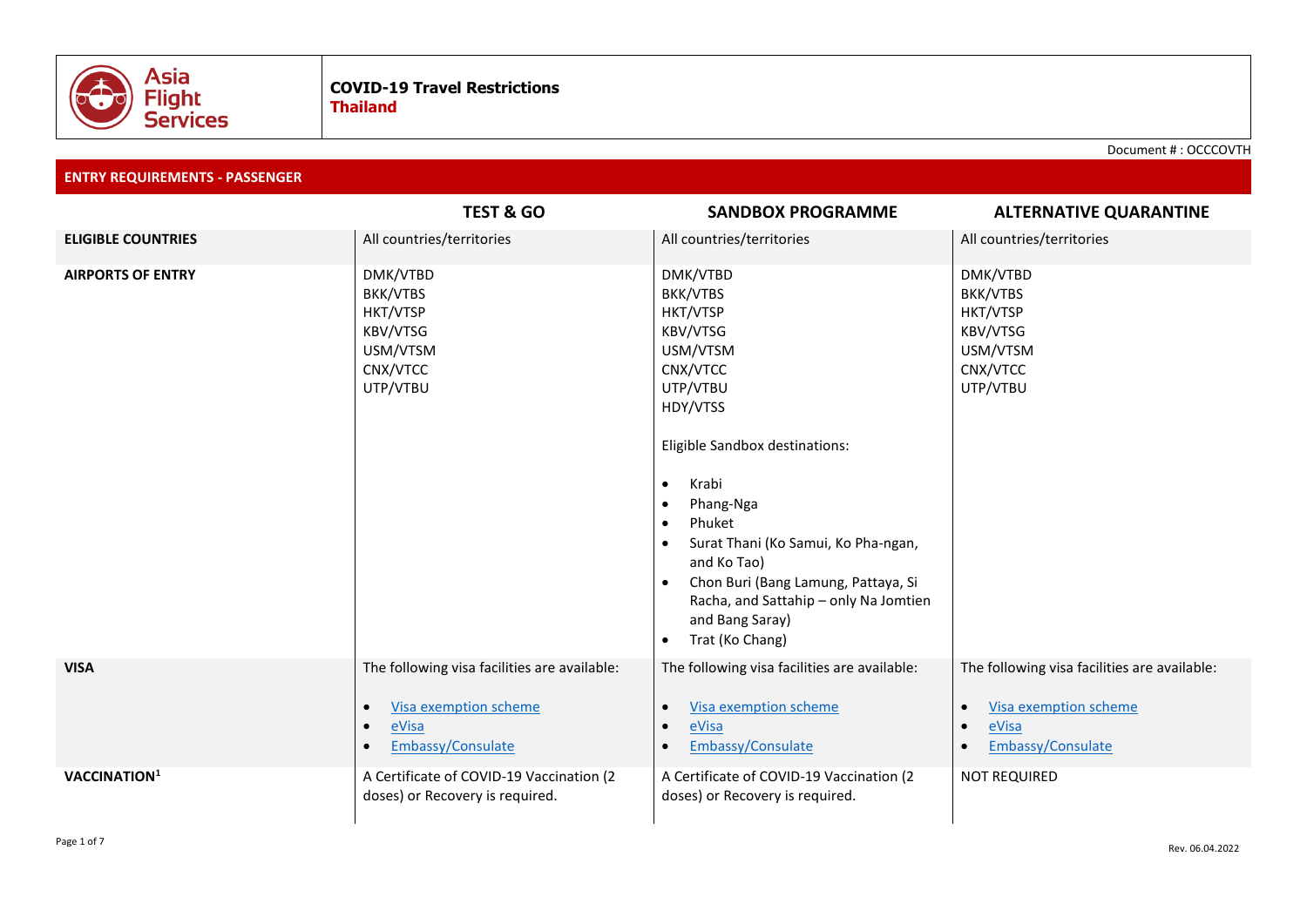

# **COVID-19 Travel Restrictions Thailand**

|                   | Age 18+: must be fully vaccinated<br>against COVID-19 with an approved<br>vaccine <sup>1</sup> at least 14 days before<br>travelling to Thailand. Travellers with a<br>history of COVID-19 infection who have<br>recovered by medical treatment, and<br>travellers who have received at least 1<br>dose of an approved vaccine after post-<br>infection must have a certificate of<br>COVID-19 recovery. | Age 18+: must be fully vaccinated<br>$\bullet$<br>against COVID-19 with an approved<br>vaccine <sup>1</sup> at least 14 days before<br>travelling to Thailand. Travellers with a<br>history of COVID-19 infection who have<br>recovered by medical treatment, and<br>travellers who have received at least 1<br>dose of an approved vaccine after post-<br>infection must have a certificate of<br>COVID-19 recovery. |                  |
|-------------------|----------------------------------------------------------------------------------------------------------------------------------------------------------------------------------------------------------------------------------------------------------------------------------------------------------------------------------------------------------------------------------------------------------|-----------------------------------------------------------------------------------------------------------------------------------------------------------------------------------------------------------------------------------------------------------------------------------------------------------------------------------------------------------------------------------------------------------------------|------------------|
|                   | Age 12-17: travelling to Thailand<br>unaccompanied must be vaccinated<br>with at least 1 dose of an approved<br>vaccine. Travellers with a history of<br>COVID-19 infection who have recovered<br>by medical treatment, after post-<br>infection must have a certificate of<br>COVID-19 recovery.                                                                                                        | Age 12-17: travelling to Thailand<br>$\bullet$<br>unaccompanied must be vaccinated<br>with at least 1 dose of an approved<br>vaccine. Travellers with a history of<br>COVID-19 infection who have recovered<br>by medical treatment, after post-<br>infection must have a certificate of<br>COVID-19 recovery.                                                                                                        |                  |
|                   | Those travelling with parents or legal<br>guardian are exempt from this<br>requirement.<br>Age 0-11: Must travel with parents or<br>legal guardian. They are exempt from<br>this requirement.                                                                                                                                                                                                            | Those travelling with parents or legal<br>guardian are exempt from this<br>requirement.<br>Age 0-11: Must travel with parents or<br>$\bullet$<br>legal guardian. They are exempt from<br>this requirement.                                                                                                                                                                                                            |                  |
| <b>QUARANTINE</b> | 1-Day Quarantine (free to go when the<br>negative test result is out)                                                                                                                                                                                                                                                                                                                                    | No Quarantine (must stay in the hotel until<br>the arrival test result is available).<br>Travels are restricted to the Sandbox area<br>only, for 5 days                                                                                                                                                                                                                                                               | 5-day Quarantine |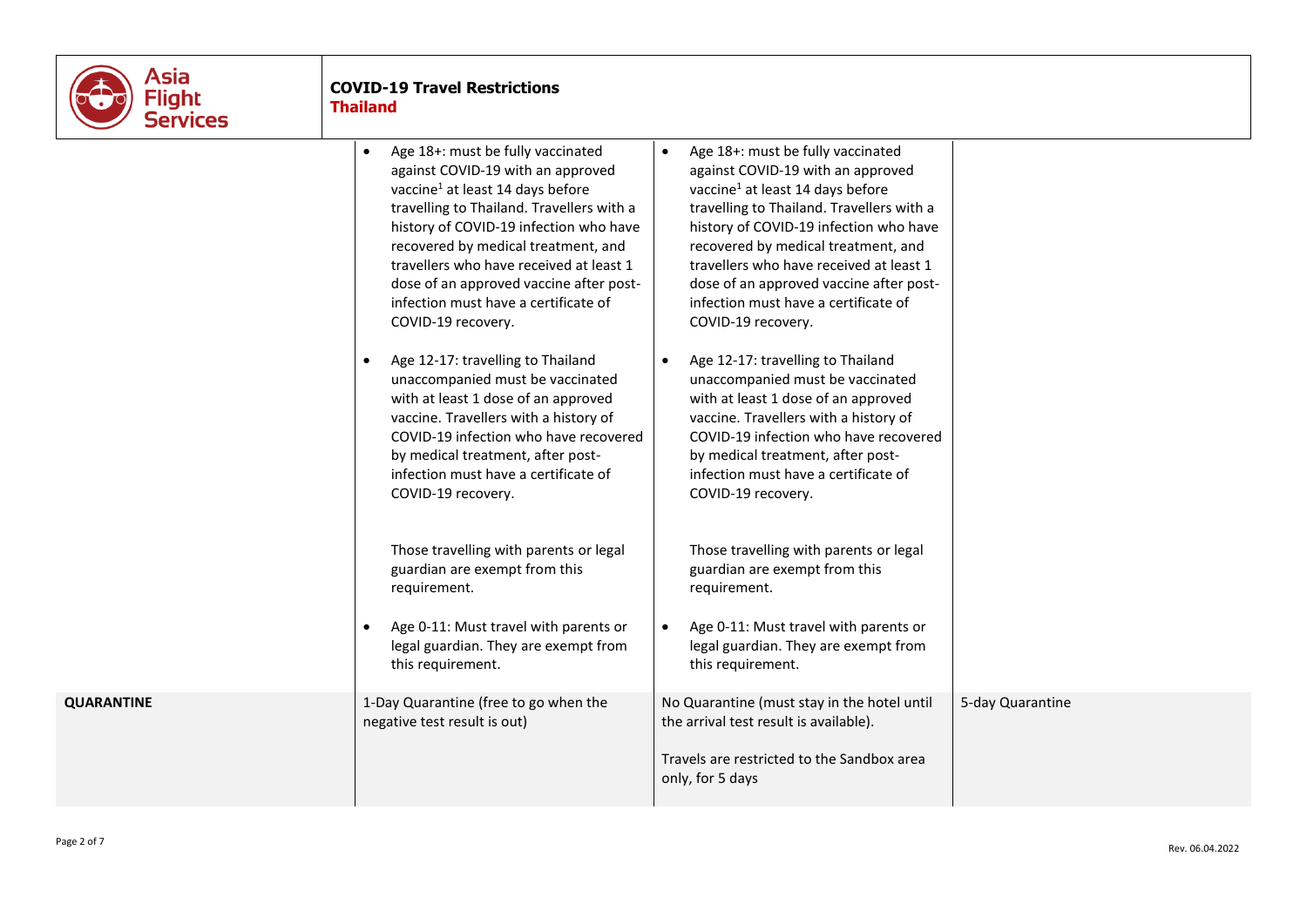| Asia<br>Flight<br>Services                                   | <b>COVID-19 Travel Restrictions</b><br><b>Thailand</b>                                                                                                                                                                                                                                                                                                                                           |                                                                                                                                                                                                                                                                                                                                                                                                                                                                                                                                                             |                                                                                                                    |  |  |
|--------------------------------------------------------------|--------------------------------------------------------------------------------------------------------------------------------------------------------------------------------------------------------------------------------------------------------------------------------------------------------------------------------------------------------------------------------------------------|-------------------------------------------------------------------------------------------------------------------------------------------------------------------------------------------------------------------------------------------------------------------------------------------------------------------------------------------------------------------------------------------------------------------------------------------------------------------------------------------------------------------------------------------------------------|--------------------------------------------------------------------------------------------------------------------|--|--|
| <b>ACCOMMODATION REQUIREMENTS<sup>2</sup></b>                | 1 night booking in a SHA Extra Plus (SHA++),<br>AQ, OQ, or AHQ.<br>Travellers must stay inside the room waiting<br>for the RT-PCR test result is out. They are<br>free to go when the negative test result is<br>out.                                                                                                                                                                            | 5 nights booking in a SHA+ Hotel of the<br>Sandbox area.                                                                                                                                                                                                                                                                                                                                                                                                                                                                                                    | 5 nights booking in an Alternative<br>Quarantine (AQ) accommodation or similar<br>government-approved facility.    |  |  |
| PREARRANGED TRANSFER FROM THE<br><b>AIRPORT TO THE HOTEL</b> |                                                                                                                                                                                                                                                                                                                                                                                                  | The hotel booking for the first night shall include a prearranged transfer from the airport to the hotel.                                                                                                                                                                                                                                                                                                                                                                                                                                                   |                                                                                                                    |  |  |
| <b>MEDICAL INSURANCE</b>                                     | Travellers must possess an insurance policy with a minimum coverage of USD 20,000.<br>The certificate of insurance shall state the insurance coverage including the coverage of treatment for COVID-19 disease. Further<br>information can be found at http://covid19.tgia.org.<br>Thais and foreign expatriates under Thailand's national healthcare coverage are exempt from this requirement. |                                                                                                                                                                                                                                                                                                                                                                                                                                                                                                                                                             |                                                                                                                    |  |  |
| <b>PRE-DEPARTURE NEGATIVE COVID-19 TEST</b>                  | Not required                                                                                                                                                                                                                                                                                                                                                                                     | Not required                                                                                                                                                                                                                                                                                                                                                                                                                                                                                                                                                | Not required                                                                                                       |  |  |
| <b>POST-ARRIVAL COVID-19 TEST</b>                            | Below Age 6: a saliva test will be<br>performed on Day 0.<br>Age 6+: RT-PCR test upon arrival (Day 0)<br>$\bullet$<br>and an antigen self-test on Day 5.<br>RT-PCR test shall be prepaid through the<br>quarantine hotel.<br>Krabi, Phang-Nga and Phuket: Travellers can<br>reserve and prepay for the RT-PCR test at<br>www.thailandpsas.com (2,100 Baht/test, or<br>4,200 Baht/2 tests).       | Below Age 6: a saliva test will be<br>performed on Day 1.<br>Age 6+: RT-PCR test upon arrival (Day 0)<br>$\bullet$<br>and an antigen self-test on Day 5.<br>Krabi, Phang-Nga and Phuket: Travellers can<br>reserve and prepay for the RT-PCR test at<br>www.thailandpsas.com (2,100 Baht/test, or<br>4,200 Baht/2 tests).<br>Surat Thai (Ko Samui, Ko Pha-ngan, and Ko<br>Tao): Travellers can book and prepay for the<br>RT-PCR test when booking and prepaying for<br>accommodation at SHA++ hotels (2,200<br>Baht/test, or 4,400 Baht/2 tests). The test | Below Age 6: a saliva test will be<br>performed on Day 0.<br>Age 6+: Two RT-PCR tests performed on<br>Day 0 and 5. |  |  |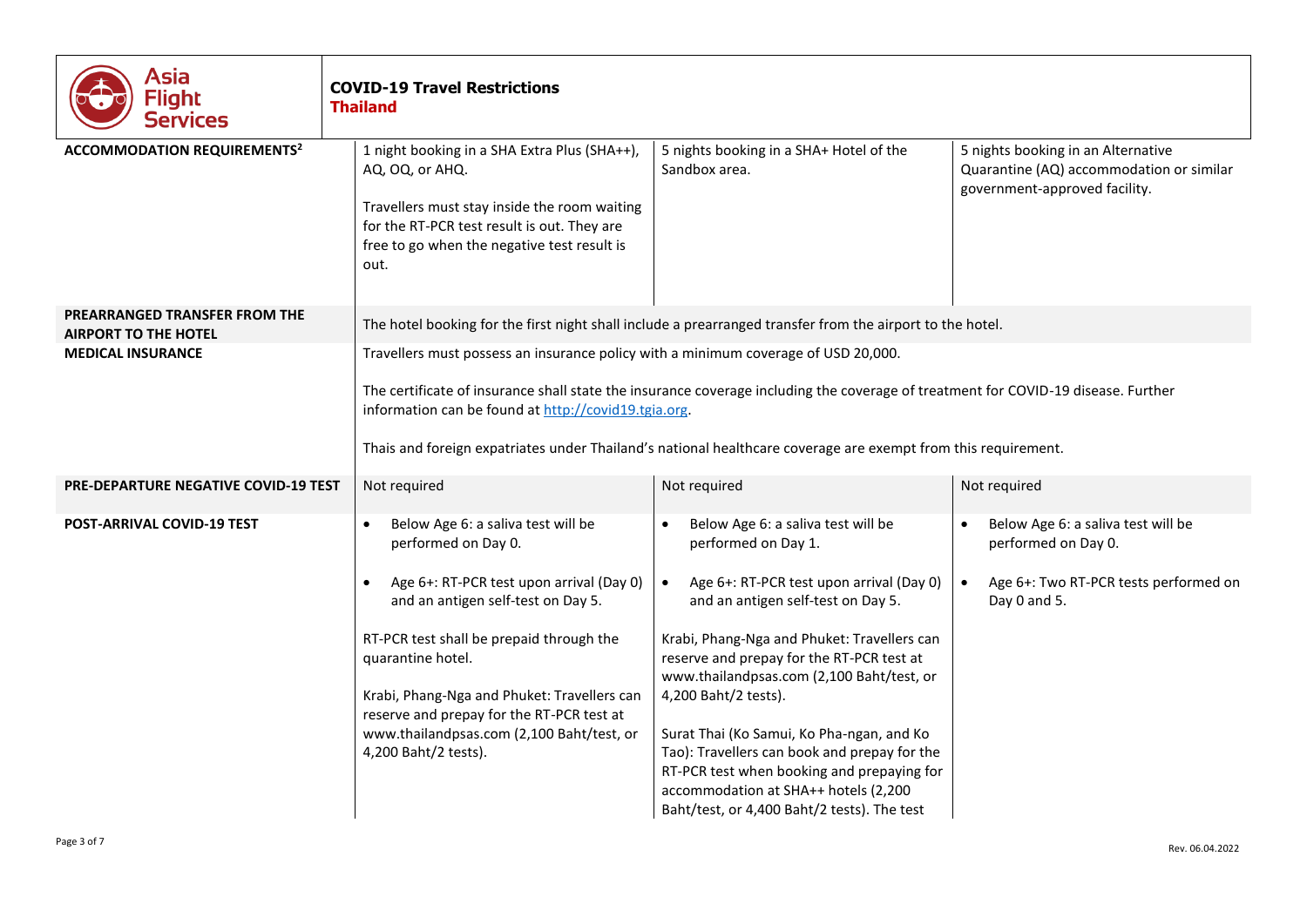| Asia<br><b>Flight</b><br><b>Services</b>              | <b>COVID-19 Travel Restrictions</b><br><b>Thailand</b> |                                                                                   |                                                                  |                            |                                                   |                                                                                                                                                               |
|-------------------------------------------------------|--------------------------------------------------------|-----------------------------------------------------------------------------------|------------------------------------------------------------------|----------------------------|---------------------------------------------------|---------------------------------------------------------------------------------------------------------------------------------------------------------------|
|                                                       |                                                        | will be conducted at Samui International<br>Airport.                              |                                                                  |                            |                                                   |                                                                                                                                                               |
| <b>THAILAND PASS</b>                                  |                                                        | All travellers must apply for a Thailand Pass at https://tp.consular.go.th/       |                                                                  |                            |                                                   |                                                                                                                                                               |
| <b>MOBILE APP</b>                                     |                                                        | All travellers must download and install the MorChana application. Android Apple. |                                                                  |                            |                                                   |                                                                                                                                                               |
| <b>DOMESTIC TRAVELS</b><br>After mandatory quarantine |                                                        | <b>Travel documents</b><br>(Must show one of the below documents)                 |                                                                  |                            |                                                   |                                                                                                                                                               |
|                                                       | <b>Destination</b>                                     | <b>RT-PCR Test</b><br>Certificate<br>(Not over 72 hours)                          | <b>Antigen Test</b><br><b>Certificate</b><br>(Not over 72 hours) | <b>Vaccine Certificate</b> | <b>Recovery Certificate</b><br>(Not over 90 days) | <b>Remarks</b>                                                                                                                                                |
|                                                       | <b>BANGKOK</b>                                         | <b>NOT REQUIRED</b>                                                               |                                                                  |                            |                                                   |                                                                                                                                                               |
|                                                       | <b>CHIANG MAI</b>                                      | ALLOWED                                                                           | ALLOWED                                                          | ALLOWED                    | ALLOWED                                           | <b>NIL</b>                                                                                                                                                    |
|                                                       | <b>CHIANG RAI</b>                                      | ALLOWED                                                                           | <b>ALLOWED</b>                                                   | ALLOWED                    | ALLOWED                                           | 14-day hotel<br>$\bullet$<br>quarantine<br>required for<br>non-resident<br>travellers<br>14-day home<br>$\bullet$<br>quarantine for<br>resident<br>travellers |
|                                                       | <b>NAN</b>                                             | <b>ALLOWED</b>                                                                    | <b>ALLOWED</b>                                                   | ALLOWED                    | NOT ALLOWED                                       | <b>NIL</b>                                                                                                                                                    |
|                                                       | <b>KHON KAEN</b>                                       | ALLOWED                                                                           | <b>NOT ALLOWED</b>                                               | ALLOWED                    | ALLOWED                                           | Non-vaccinated<br>travelers or<br>travelers without<br>COVID-19 test result<br>shall observe a 14-<br>day quarantine.                                         |
|                                                       | <b>UDON THANI</b>                                      | NOT ALLOWED                                                                       | NOT ALLOWED                                                      | ALLOWED                    | ALLOWED                                           | Non-vaccinated<br>travelers shall                                                                                                                             |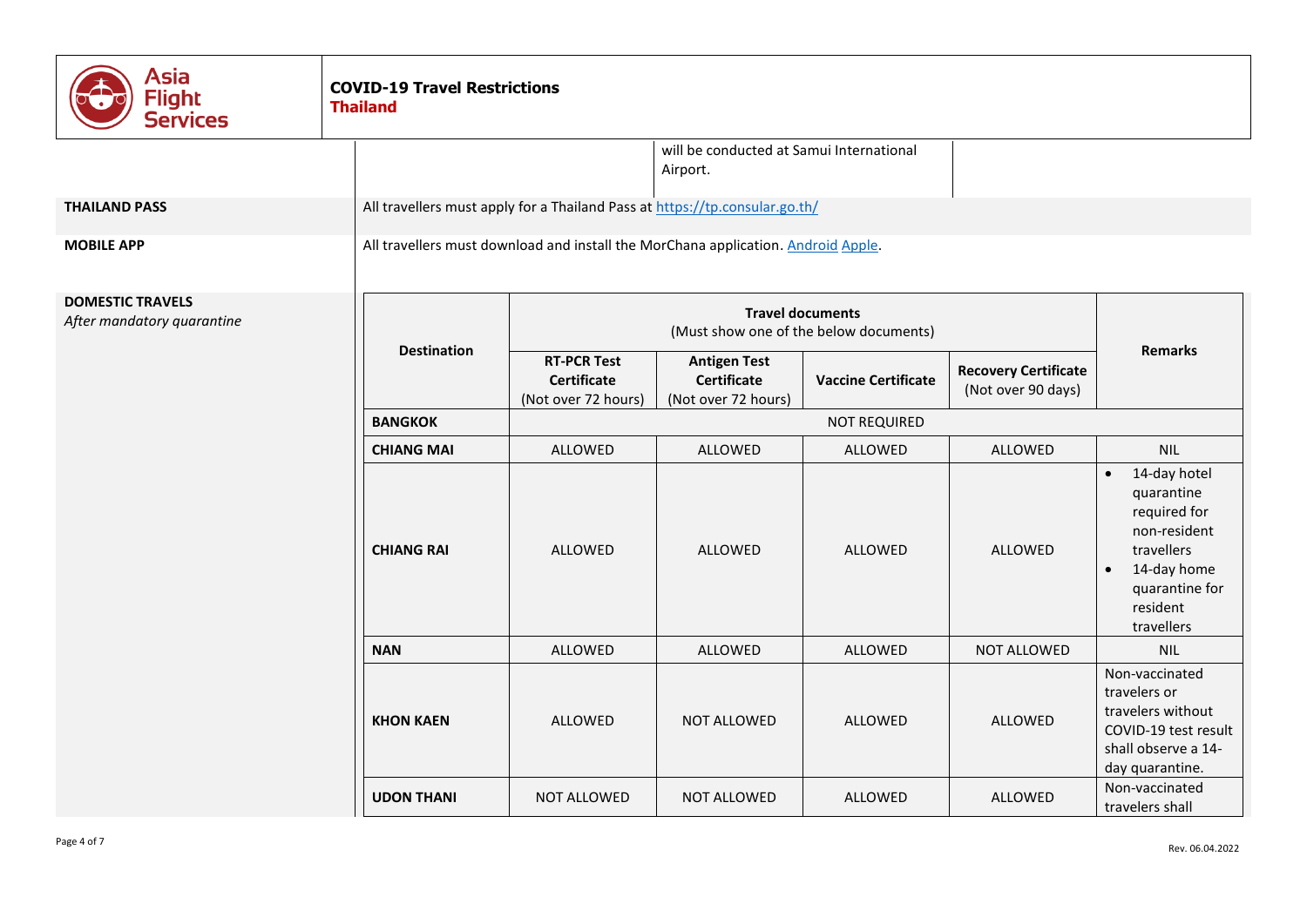

# **COVID-19 Travel Restrictions**

**Thailand**

|                                      | (Unless to observe a | (Unless to observe a |                |                              | observe a 14-day                                                                                                      |
|--------------------------------------|----------------------|----------------------|----------------|------------------------------|-----------------------------------------------------------------------------------------------------------------------|
|                                      | 14-day quarantine)   | 14-day quarantine)   |                |                              | quarantine.                                                                                                           |
| <b>UBON</b><br><b>RATCHATHANI</b>    | ALLOWED              | ALLOWED              | ALLOWED        | ALLOWED                      | Non-vaccinated<br>travelers or<br>travelers without<br>COVID-19 test result<br>shall observe a 14-<br>day quarantine. |
| <b>HAT YAI</b>                       | ALLOWED              | <b>ALLOWED</b>       | ALLOWED        | ALLOWED                      | Non-vaccinated<br>travelers or<br>travelers without<br>COVID-19 test result<br>will be denied<br>boarding             |
| <b>SURAT THANI</b>                   | ALLOWED              | ALLOWED              | ALLOWED        | ALLOWED                      | Non-vaccinated<br>travelers or<br>travelers without<br>COVID-19 test result<br>will be denied<br>boarding             |
| <b>KRABI</b>                         | ALLOWED              | ALLOWED              | ALLOWED        | ALLOWED                      | <b>NIL</b>                                                                                                            |
| <b>NAKHON SI</b><br><b>THAMMARAT</b> | <b>ALLOWED</b>       | <b>ALLOWED</b>       | <b>ALLOWED</b> | <b>ALLOWED</b>               | Non-vaccinated<br>travelers or<br>travelers without<br>COVID-19 test result<br>shall observe a 14-<br>day quarantine. |
| <b>NARATHIWAT</b>                    | <b>ALLOWED</b>       | <b>ALLOWED</b>       | <b>ALLOWED</b> | <b>ALLOWED</b>               | Non-vaccinated<br>travelers or<br>travelers without<br>COVID-19 test result<br>will be denied<br>boarding             |
| <b>PHUKET</b>                        | ALLOWED              | ALLOWED              | <b>ALLOWED</b> | ALLOWED<br>(Within 6 months) | <b>NIL</b>                                                                                                            |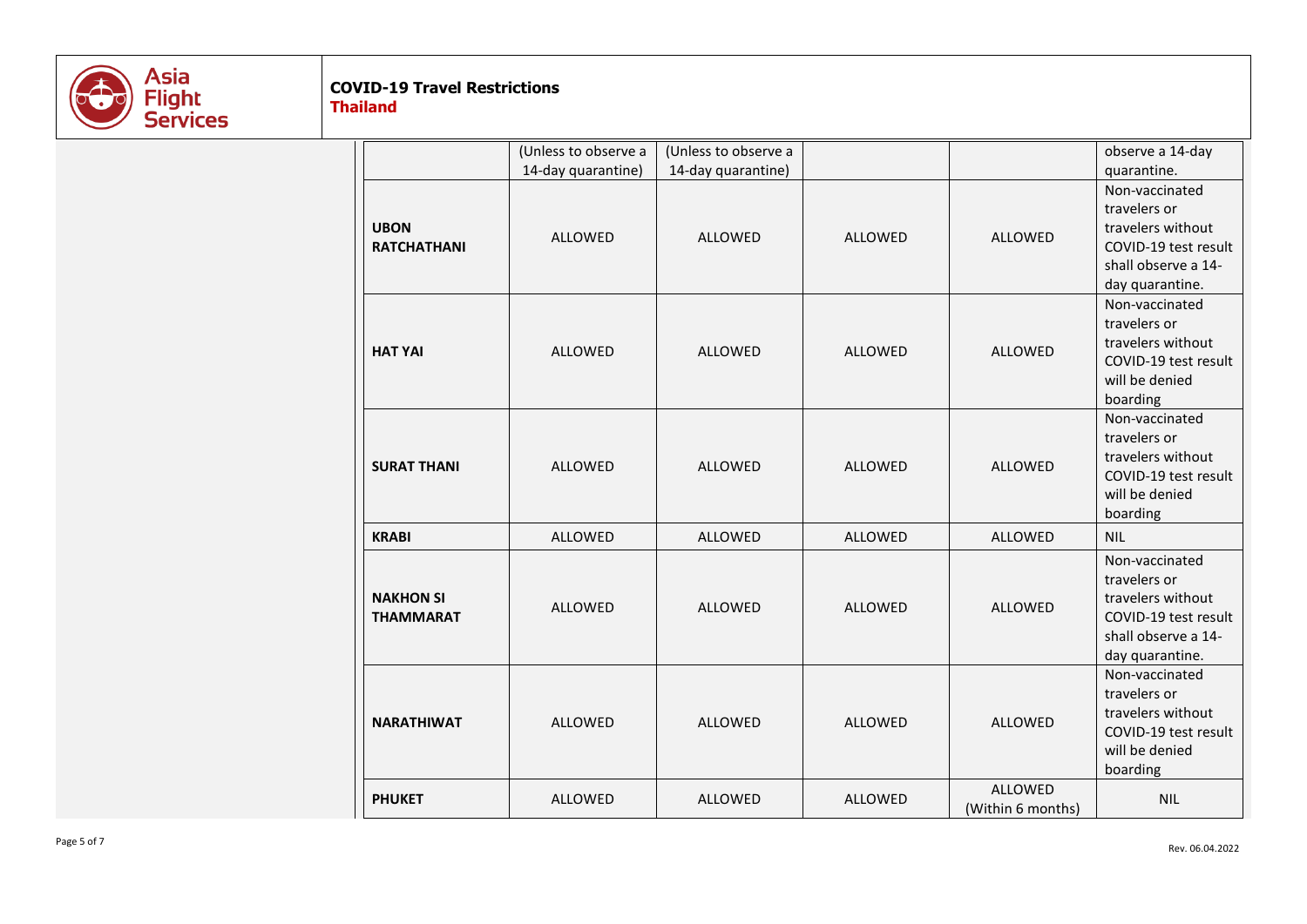

### **<sup>1</sup> VACCINATION REQUIREMENTS**

Travelers must present a vaccination certificate that meets all following conditions:

- a) A vaccine validated by the Thai Ministry of Health, with the numbers of doses and minimum time between injections as follows:
	- Sinovac (2 doses, 2 weeks)
	- AstraZeneca (2 doses, 4 weeks)
	- Johnson & Johnson (1 dose)
	- Pfizer (2 doses, 3 weeks)
	- Moderna (2 doses, 4 weeks)
	- Sinopharm (2 doses, 3 weeks)
	- Sputnik V (2 doses, 3 weeks)

Note: the combination of vaccines is allowed.

b) The last injection must be dated at least 14 days before you travel, starting the day after the second injection (as Day 1) until the day you depart from the first airport.

Travelers who are vaccinated with a single dose and have recovered from Covid-19 must present a medical certificate attesting the recovery from Covid-19 as well as the certificate of one dose of vaccine injected after the positive Covid-19 test result.

#### **<sup>2</sup>QUARANTINE HOTELS**

- a) Hotels List
	- Alternative Quarantine (AQ):<https://docs.google.com/spreadsheets/d/1z9a0-ROZXm1OJX13LHxkanKCS0h5O60sCfhx5LuMHoY/edit#gid=2132420569>
	- SHA Extra+[: https://web.thailandsha.com/shaextraplus](https://web.thailandsha.com/shaextraplus) &<https://www.shathailand.com/>
- b) Booking Channels
	- Hotel website
	- [www.entrythailand.go.th](http://www.entrythailand.go.th/)
	- [www.asqthailand.go.th](http://www.asqthailand.go.th/)
	- [www.asq.locanation.com](http://www.asq.locanation.com/)
	- [www.asq.ascendtravel.com](http://www.asq.ascendtravel.com/)
	- [www.agoda.com/quarantineth](http://www.agoda.com/quarantineth)